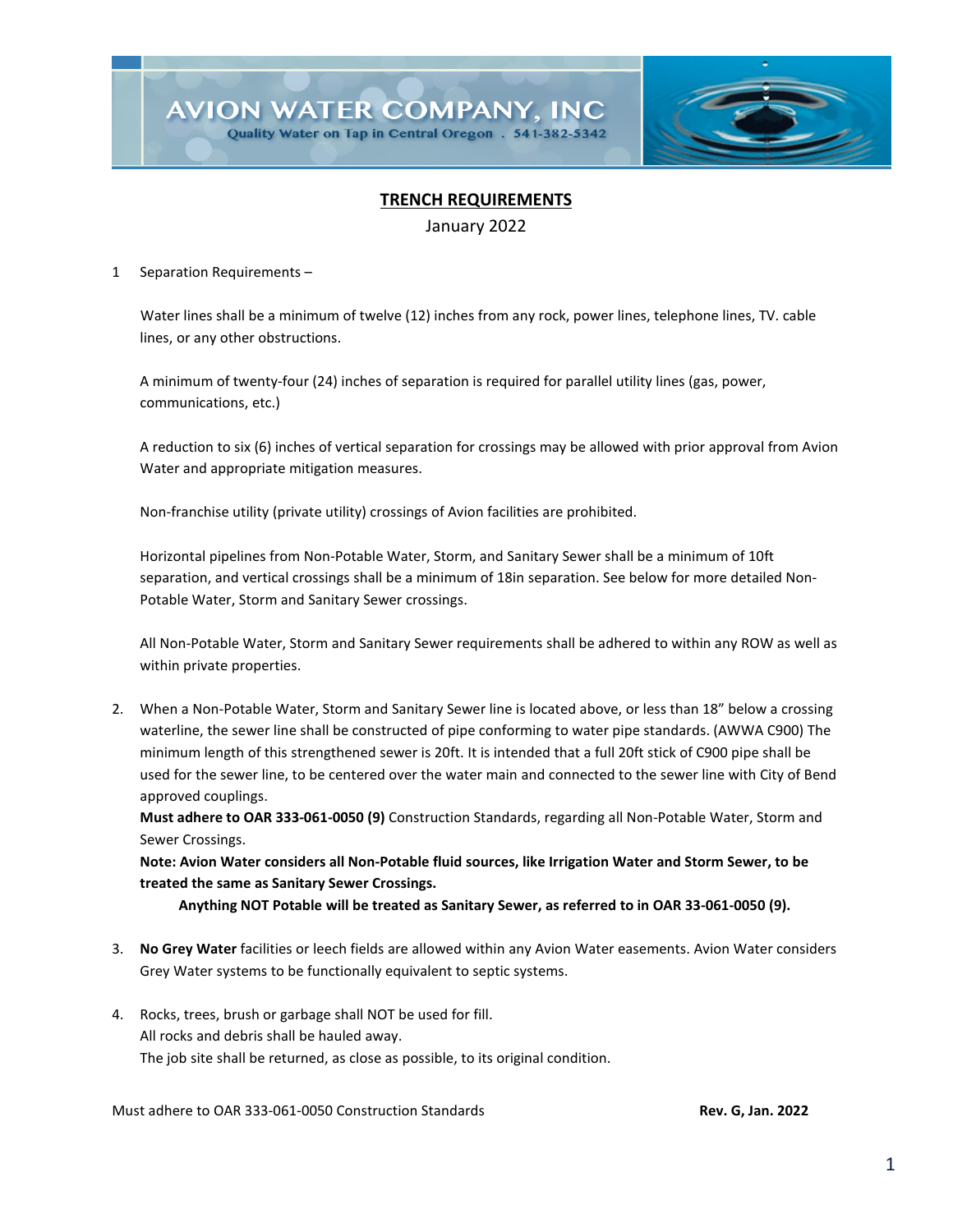

## **TRENCH REQUIREMENTS cont'd**

January 2022

- 5. Any use of a road right-of -way or road crossing must be approved by the appropriate County, City and/or State Highway Department. THE CONTRACTOR SHALL BE RESPONSIBLE FOR SAID ROAD CROSSINGS AND ALL REPAIRS TO THE ROAD SURFACE. …
- 6. Any water line crossing a canal shall be done to the specifications of the appropriate irrigation district. THE CONTRACTOR SHALL BE RESPONSIBLE FOR SAID CANAL CROSSINGS AND ALL REPAIRS TO THE CANAL.
- 7. Any water line crossing railroad, gas, sewer, power, telephone or TV. cable lines shall be done to the specifications of the appropriate company. THE CONTRACTOR SHALL BE RESPONSIBLE FOR SAID RAILROAD AND UTILITY CROSSINGS AND ALL REPAIRS TO THE RAILROAD OR UTILITIES. …
- 8. All excavators hired by the customer or Avion shall provide Avion with a certificate of insurance and follow the OSHA Safety Standards.
- 9. Minimum width and depth requirements for trenches: NOTE: YOU WILL NEED TO ADD SIX (6) INCHES TO THE TRENCH DEPTH AND PAD THE PIPE WITH A MINIMUM OF SIX (6) INCHES OF CLEAN, COMPACTED FILL MATERIAL ON THE BOTTOM, AND TWELVE (12) INCHES ON TOP OF THE MAINLINE.

| <b>Pipe Size</b> | Width | Depth                 |
|------------------|-------|-----------------------|
| Less than 6"     | 30''  | $36'' + OD + Bedding$ |
| 6''              | 30''  | 48"                   |
| 8''              | 32"   | 50''                  |
| 10''             | 34''  | 52"                   |
| 12''             | 36''  | 54"                   |
| 16''             | 40"   | 58''                  |
| 24"              | 48"   | 66"                   |
| 36''             | 60''  | 78"                   |
|                  |       |                       |

# **12" Clearance at ALL Times!!!**

# **36" min Pipe Bury Depth**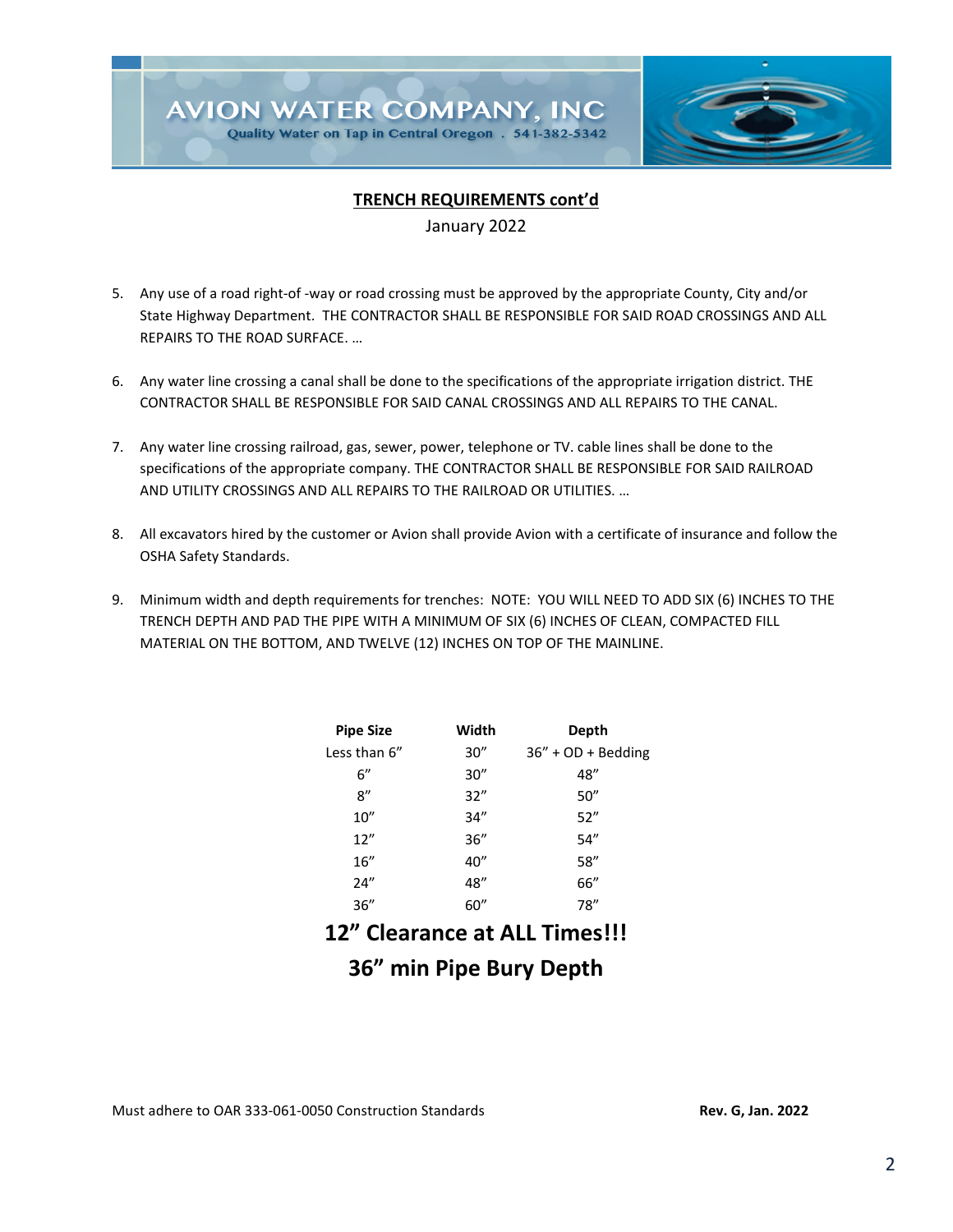**AVION WATER COMPANY, INC** 

Quality Water on Tap in Central Oregon . 541-382-5342



## **TRENCH REQUIREMENTS cont'd**

January 2022

10. Compaction Requirements

All trench backfill within a City or County ROW shall meet each corresponding backfill, compaction and testing requirements. Avion Water's minimum compaction requirements for all waterline trenches are: Bedding and sides of waterline, to be compacted in 6" lifts with a Jumping Jack. From Spring line to Top of Pipe zone, 12in minimum above top of pipe, to be compacted in 6" lifts with a Jumping Jack. 1ft lifts are acceptable with a Hoe Pack Compactor. Compaction testing shall be performed at the top of pipe zone, 12" min above waterline. Compaction testing shall meet 92% and tested every 100ft. All compaction test results to be submitted to Avion Inspector within 24hrs upon receiving results from testing contractor.

- 11. The proper locating tape and **14 gauge**, or larger, wire shall be installed as directed. Proper wire nuts, **rated for direct bury, with silicone**, shall be used. (e.g., DryConn DBR/Y-600, or equivalent) Locate wires in Valve tubes shall run outside the 3034 Riser Sleeve and inside the 910 Cast Iron Valve tube.
- 12. Provision shall be made for the installation of meters and a stub trench shall be dug five (5) feet perpendicular to the main line for the installation of a tail piece and pipe. This will be decided before the construction begins. No meter box shall be set in sidewalks, driveways, curbs, or any hard surfaces.
- 13. Tapping Sleeves shall be wrapped in 4 mil plastic sheeting, with a concrete thrust block. The size of the thrust block will be determined by the design engineer and approved by the inspector on site.
- 14. When **Blasting** will be utilized in excavation, Avion Water requires prior notification, no less than 24hrs, anytime Blasting will be within 50ft from any live or abandoned Avion Water mainlines or facilities. Avion Water will not allow any blasting within 10ft of any Avion Water mainlines or facilities. Avion Water will not give any additional blasting requirements or recommendations regarding blasting distances, charges or vibration levels. Any such blasting distances, and the like, shall be the sole responsibility of the blasting contractor.

The blasting contractor bears the sole responsibility of any damage to any Avion Water mainlines or facilities upon blasting. The blasting contractor remains the responsible party for a duration of 1 year, after the completion of ALL blasting within each Phase, of the construction site.

15. Any deviation from the above requirements shall have prior approval from Avion Water Company, Inc.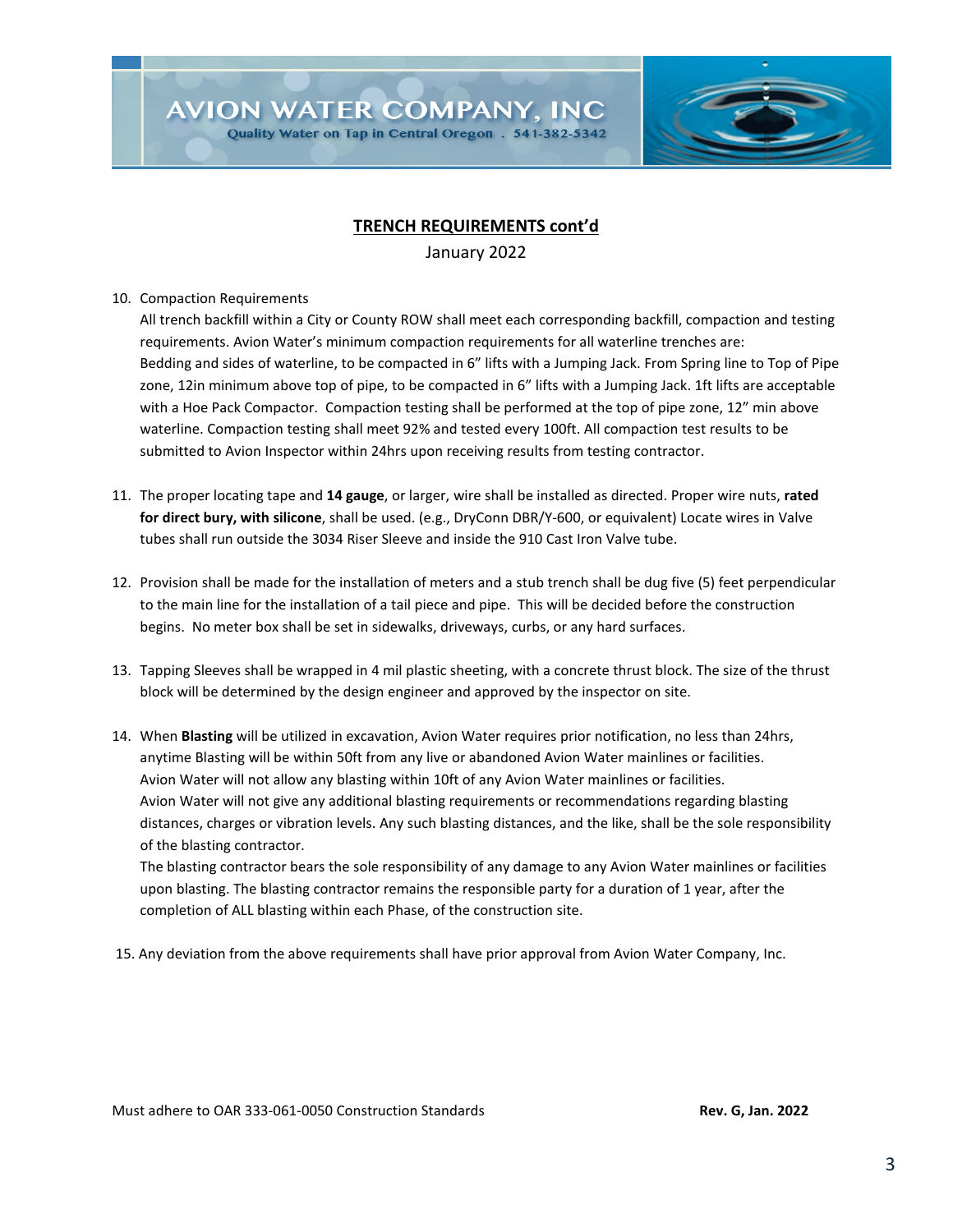**AVION WATER COMPANY, INC** 

Quality Water on Tap in Central Oregon . 541-382-5342

## **WATER AND PIPE FITTINGS**

January 2022

PIPE: 36" min Pipe Bury Depth

Avion will determine size, type, pressure rating, or class prior to construction.

All pipe used shall be C900 **(DR 18)** or Ductile Iron (DI, Thickness **Class 52**) and gasketed pipe.

NO GLUE pipe will be accepted, within the Avion Water Co. domestic water system.

- All gasketed pipe shall be joined using an approved water soluble, vegetable based non-toxic lubricant. All pipe lengths shall meet: Bell to Spigot, 5ft min., Bell or Fitting, 5ft min., Fitting to Fitting, 2ft min.
- All mainline installed under a Concrete panel Round-a-Bout, shall be constructed of DI pipe, and fully restrained through entire length of mainline under concrete panels.

All mainline installed at a depth of 7ft and deeper, shall be constructed of DI pipe, and be fully restrained through entire length of mainline at or deeper than 7ft.

- All mainline installation utilizing pipe deflection shall not exceed One-Half of the pipe manufacturer's recommended pipe deflection. (i.e., C900 use .5 degree per bell, because the manufacturer recommendation is 1 degree deflection per bell.) A .5-degree deflection is equivalent to a 2" offset per 20ft length of pipe. The contractor shall provide methods to measure and confirm the amount of deflection used during installation for Avion Water inspectors' verification.
- **All pipe shall have 2 Reference Marks on the spigot end of the pipe. (1 as the Insert Mark, and the 2nd being the Inspection Mark.)**

#### PIPE FITTINGS:

All fittings 3" and larger shall be ductile or cast iron with mechanical joints. All fittings shall be constructed to AWWA standards and be a Domestic product. **All direct bury fittings shall be MJ fittings. Fittings in a vault shall be Flange**, unless approved by Avion Water Co.

## THRUST/STRADDLE BLOCKS:

Will ONLY be used when specifically noted by Avion Water Co., All Thrust/Straddle block specifications shall be determined by the design engineer and approved by the inspector.

## RESTRAINT JOINTS:

All fittings shall be restrained with EBBA Mega, or equivalent, restraint joints. Bell joint restraints shall be installed per manufacturers installation specifications. Specifications on bell joint restraints will be given by the Avion Water engineering department or the inspector at the time of pre-construction or construction. **If using class pipe, restraint joints with TRANSITION gaskets MUST be used. MJ gaskets must be pipe type specific gaskets. No universal gaskets will be accepted.**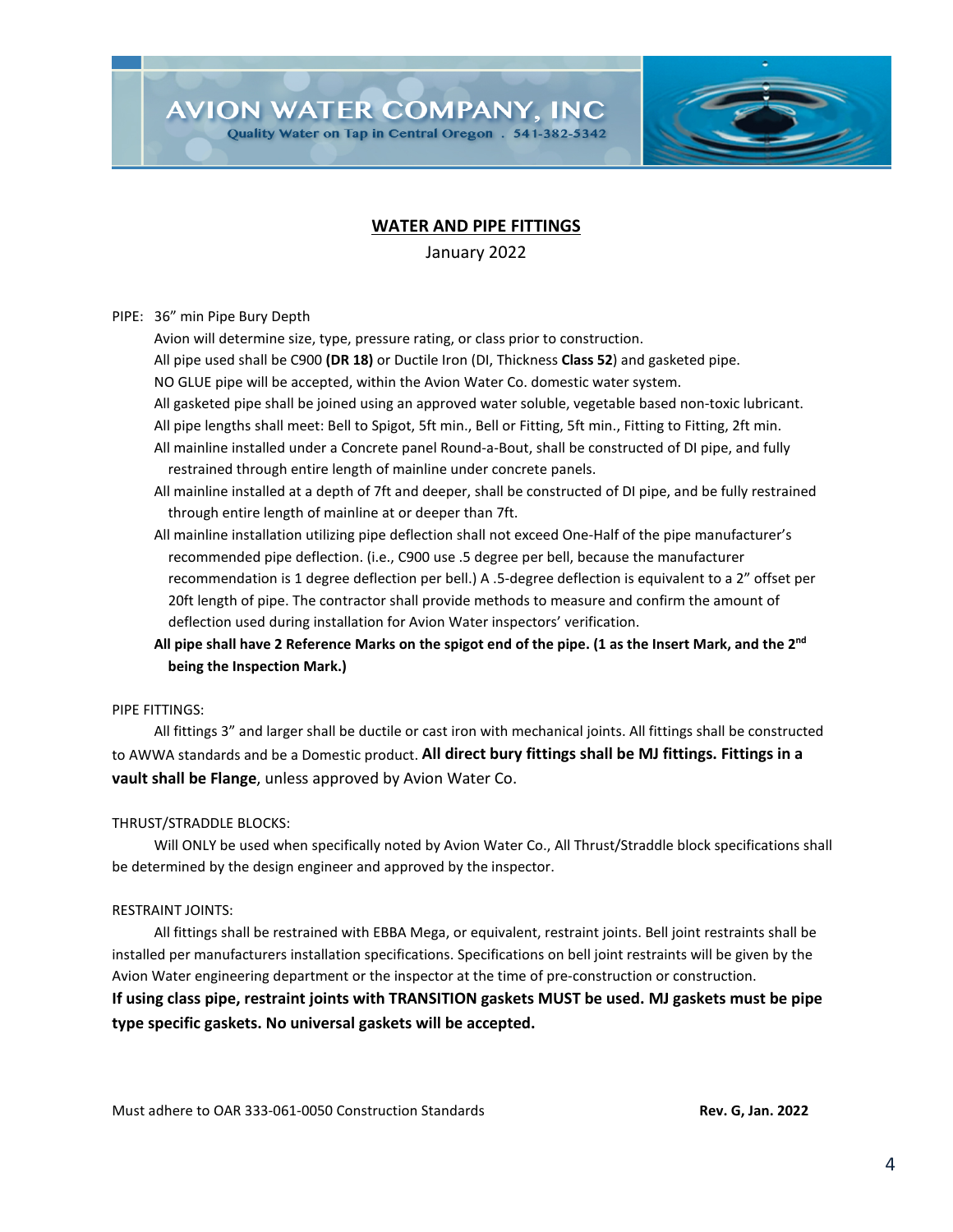

## **WATER AND PIPE FITTINGS** cont'd

January 2022

#### VALVES:

All valves shall be iron and shall be of the resilient seated type, with non-rising stems, and a 2" square operating nut. Butterfly valves shall be used in all applications 14" and larger (**GV for 12" and lower**) except for live line taps. All valves shall be AWWA approved, and a Domestic product.

#### VALVE BOXES OR TUBES:

Valve tubes shall be, East Jordan 910 18" Top, Valve Tube and cast-iron lid with "AVION WATER" cast into the lid. The riser pipe shall be a 6" 3034 PVC pipe. All valve boxes NOT set in asphalt shall be set in a 4" thick concrete pad, 18" width minimum.

**Locate wires in Valve tubes shall run outside the 3034 Riser Sleeve and inside the 910 Cast Iron Valve tube.**

#### METERS:

All meters 1", or smaller, shall be provided by Avion Water Co. All meters larger than 1" shall be approved by Avion Water Co., shall read in cubic feet, and be remote read. Must be **compatible** with **Mueller's Hot Rod AMR** System and must **include** the **Hot Rod Radio Transmitter Unit and external battery**. All lines from the main line to the meter stop shall be no less than 1" in size.

 Avion Water recommends all service lines to be sized to meet 50Gpm at the end of the service line. (i.e.: service line longer than 100ft, to be 1 ¼" min., longer than 200ft, to be 1 ½" min.)

Multi-Family Dwellings – A Duplex and a Triplex, each unit or residence shall have its own meter. A Fourplex is the smallest multi-family dwelling that cab be master metered. (Serving multiple units with one meter.)

All meters to be paid for by the customer or contractor.

FIRE HYDRANTS:

All Fire Hydrants shall be RED.

Fire Hydrants that are scratched or dull may need to be re-painted.

Approval of this drawing set by Avion Water Company representative(s) (as well as any prior suggestions, comments, or feedback) do not relieve the developer, engineer, or contractor from responsibility to design and construct the water system in accordance with good engineering and construction practices, Avion specifications, and applicable laws. Field changes shall be made only with the written approval of Avion Water Company and the engineer of record. Responsibility for errors and omissions lies exclusively with the engineer of record. The developer has financial responsibility for any necessary changes required for any reason whatsoever.

Must adhere to OAR 333-061-0050 Construction Standards **Rev. G, Jan. 2022**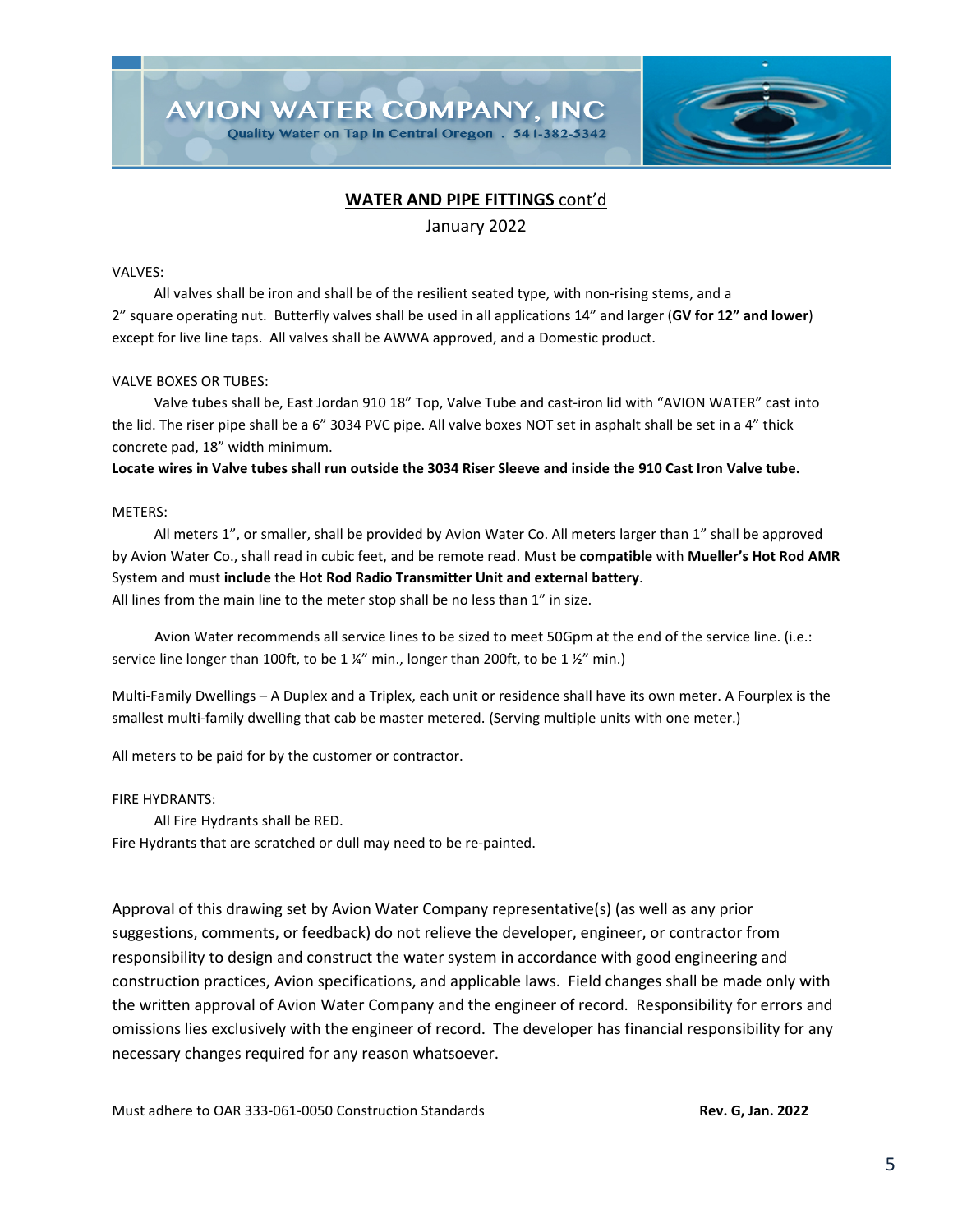

## **Policy for Water Services**

January 2022

- 1. All services and Backflow Prevention Assemblies (BPA) shall be installed in a professional manner. Using the following guidelines provided by Avion Water Co. Inc. Must adhere to OAR 333-061-0070, or Illustration drawings.
- 2. No service, meter, or backflow assembly that falls under our tariffs shall be in concrete or asphalt, unless approved by Avion Water. (Driveways, Sidewalks, or Streets)
- 3. All service lines, 1" to 1 ½" shall have a Corporation Stop. All service lines 2" and larger shall have a gate valve, with a valve tube, at the tap.
- 4. All 1" to 2" mainline taps shall use a Double strap Service Saddle. All corporation stops shall be either: **Mueller** or **A.Y. McDonald**
- 5. All 1", 1 ½" and 2" service lines will be copper, unless approved by Avion Water Co.
- 6. All meters and BPA's shall be between the curb and sidewalk, or in a P.U.E., or as approved by Avion Water Co. Inc. All BPA installations must adhere to OAR 333-061-0070.
- 7. All 1 ½" and 2", meters and shall be served by a 2" service line and 2" Gate Valve (GV), and **in their own box.**
- 8. All meters, 1 %" and larger, shall have a meter screen.
- 9. All ¾" and 1", meters and BPA's, shall be **in the same box**.
- 10. All boxes for **¾"** and **1"** meter and BPA's shall be either: **For non-traffic areas: OldCastle** 17"x30"x18" Straight Wall Polymer Box (#17302030) w/ 17"x30" Black/Gray Plastic Lid w/CI Flip Reader (#17304172) **For light traffic areas: OldCastle** 17"x30"x18" Straight Wall Polymer Box (#17302030) w/ 17"x30" Polymer Concrete Lid w/CI Flip Reader  **Any other box shall have prior approval before installation.**
- 11. All boxes for **1½"** and **2"** meter and BPA's shall be either: **Meters and BPA's shall be in their own box. For non-traffic areas: NDS** 17"x30"x18" Flared Wall Plastic Bpx (#126BCDMCIFB) w/ 17"x30" Black Plastic Lid w/CI Flip Reader **For light traffic areas: Hubbell** 17"x30"x18" Flared Wall Polymer Concrete Box (#PT1730BA18) w/ 17"x30" Polymer Concrete Lid w/CI Flip Reader (#PG1730WAR250)  **Any other box shall have prior approval before installation.**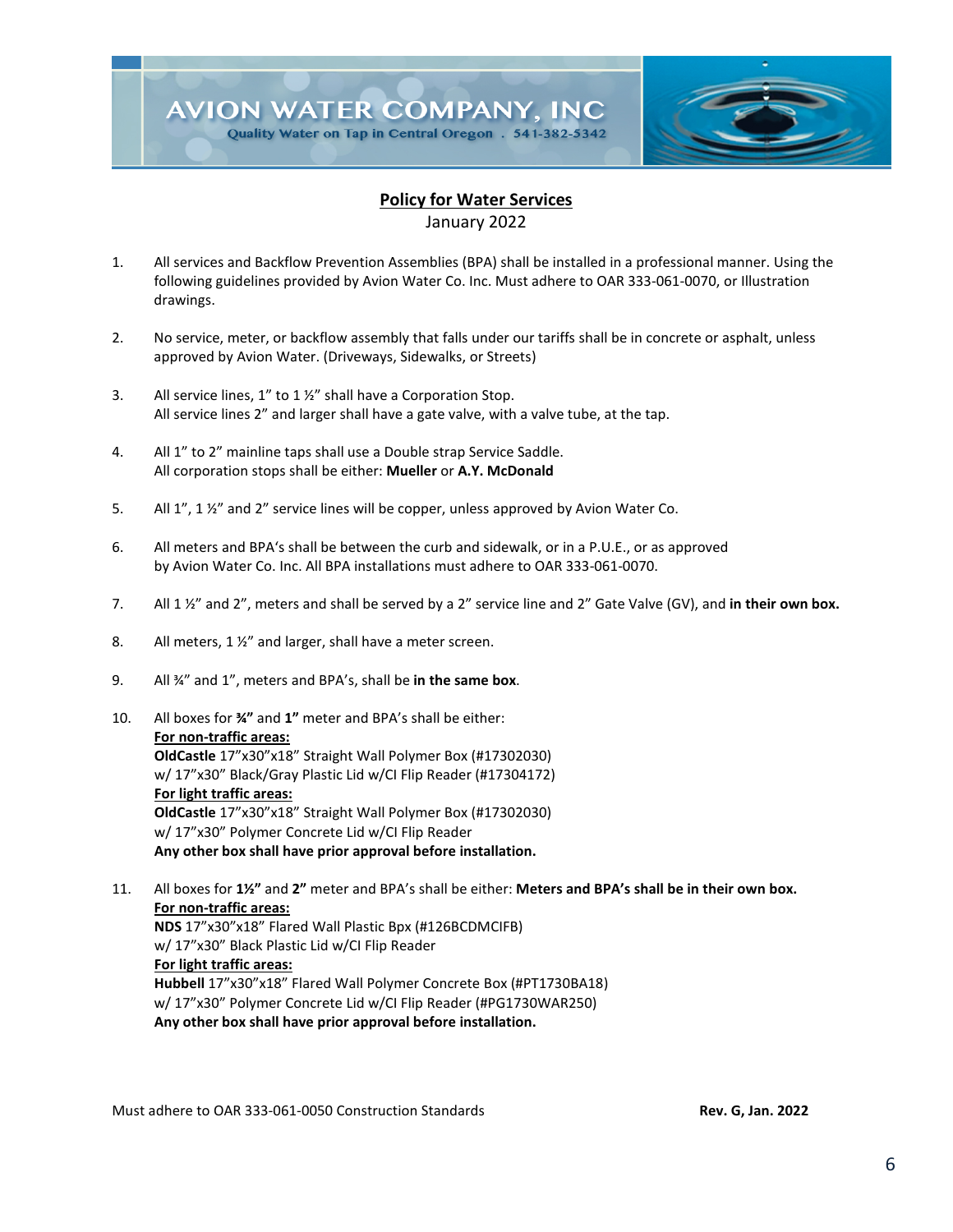

# **Policy for Water Services** cont'd

January 2022

- 12. Material under meter boxes shall be compacted with a plate compactor or Jumping Jack, to prevent settling.
- 13. All fittings shall be sized for 1" meters.
- 14. All fittings shall be set at 12" below finish grade, and 14" to the top of the box.
- 15. All brass to be rated at 150 psi, or greater, and meet the new "lead free" rules. Must adhere to OAR 333-061-0087.
- 16. All 1" meter stops shall be full port, either: **Mueller** 1" part # B24258 or **A.Y. McDonald** – 1" part # 74602BQ
- 17. All Services that have been cut down after the initial pressure test, **shall** have the **compression gaskets** replaced prior to the 2<sup>nd</sup> pressure test.
- 18. All services shall be **Flow Tested**, 50gpm minimum. Avion Water recommends all service lines to be sized to meet 50pm at the end of the service line. (i.e.: service line longer than 100ft, to be 1 ¼" min., longer than 200ft, to be  $1\frac{1}{2}$  min.)
- 19. All spacers shall be level and properly threaded into the meter nuts.
- 20. All services shall be inspected by Avion Water Co. Inc. before the subdivision is accepted.

## **Chlorination and Pressure Testing**

- 1. Chlorination shall adhere to AWWA standards C651 through C654, as well as OAR 333-061-0050 (10) Disinfection Standards. Avion Water shall adopt the Hot stick method for most chlorination's. (Physical separation between existing and new system) **3ft/sec min. Flushing Requirement.**
- 2. All Service Lines shall be chlorinated, and pressure tested with the main system. The services shall be set at least 1 foot above grade, during the initial test. There will be a  $2^{nd}$  pressure test after the services have been cut to the required grade specifications. **The meter stop compression gaskets MUST be replaced prior to the 2nd pressure test.**
- 3. Avion Water Co. reserves the right to choose the Contractor responsible for the Chlorination, Hot Tapping and Pressure testing procedures. **Avion Water Co. may require a different Contractor from the Pipe and Parts Supplier, to perform the Chlorination, Hot Tapping and Pressure Testing.**
- 4. After the Hot Stick tie in has been completed, a **2nd pressure test** may be required.

Must adhere to OAR 333-061-0050 Construction Standards **Rev. G, Jan. 2022**